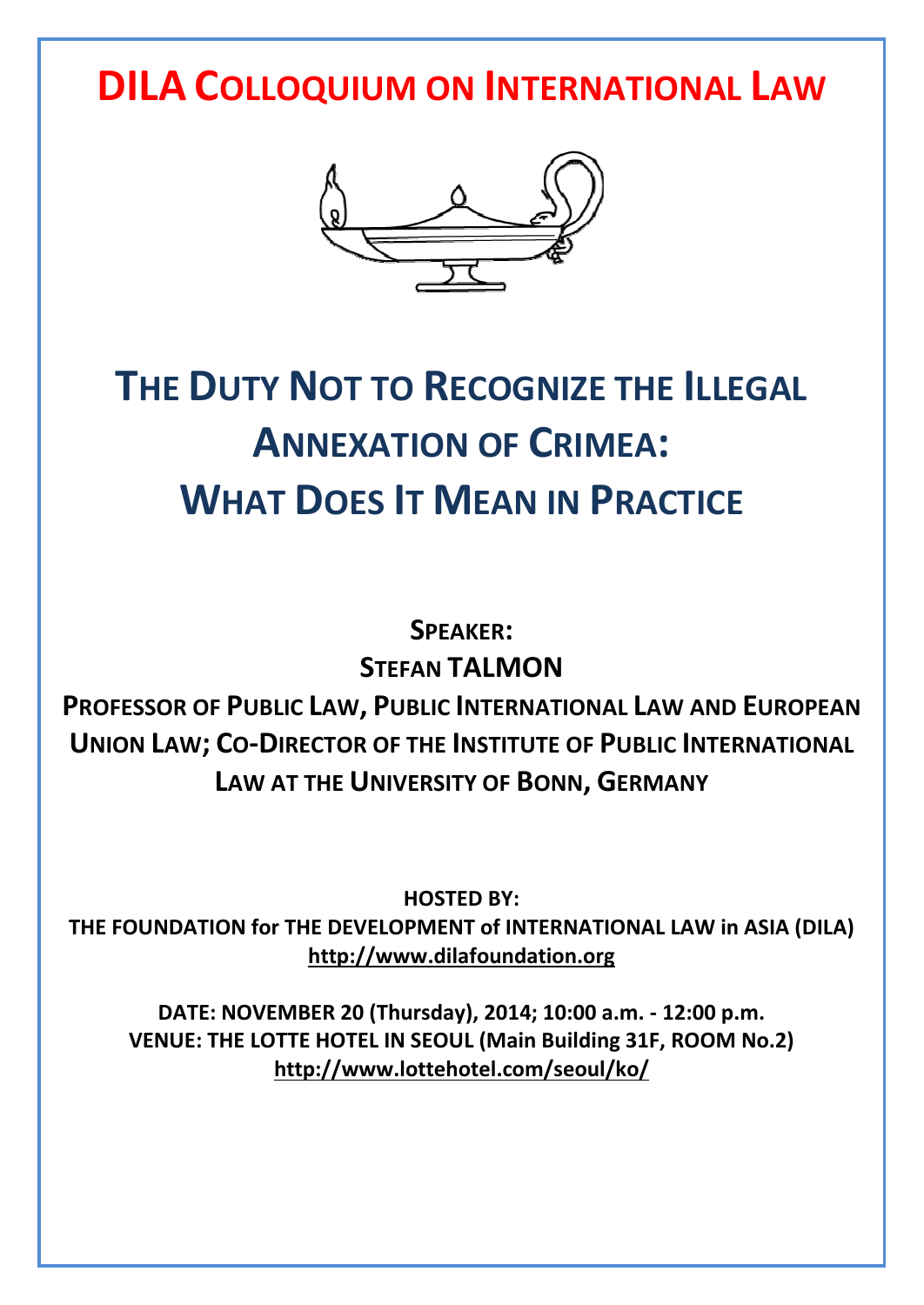### **SPEAKER:**

**Stefan TALMON** is Professor of Public Law, Public International Law and European Union Law, and Co- Director of the Institute of Public International Law at the University of Bonn. He is also a Supernumerary Fellow of St. Anne's College, Oxford. Prior to taking up the chair at Bonn in October 2011 he was Professor of Public International Law at the University of Oxford and Fellow of St. Anne's College, Oxford. Professor Talmon practices as a Barrister from 20 Essex Street, London, and frequently advises States and transnational corporations on questions of public international law. He holds German and British citizenship. He was educated at the Universities of Tübingen (First and Second State Examination in Law), Munich, Cambridge (LL.M.) and Oxford (D.Phil., M.A.). His research interests lie in the area of general international law, the law of the United Nations, the foreign relations law of the European Union, the law of the sea, the law of armed conflicts and international human rights law. He has published ten books and more than 80 papers.

#### **Selected Books:**

- *The South China Sea Arbitration: A Chinese Perspective* (Oxford: Hart Publishing, 2014). XXIV, 249pp. (with Professor Bing Bing Jia).
- *The Occupation of Iraq*: *The Official Documents of the Coalition Provisional Authority and the Iraqi Governing Council* (Oxford: Hart Publishing, 2013). XLVIII, 1524 pp.
- *The Legal Order of the Oceans. Basic Documents on the Law of the Sea* (Oxford: Hart Publishing, 2009). XVIII, 1012 pp. (with Professor Vaughan Lowe).
- *Kollektive Nichtanerkennung illegaler Staaten. Grundlagen und Rechtsfolgen einer Iinternational koordinierten Sanktion, dargestellt am Beispiel der Türkischen Republik Nord-Zypern [Collective Non recognition of Illegal States. Legal Foundations and Consequences of an Internationally Co-ordinated Sanction with Particular Reference to the Turkish Republic of Northern Cyprus]* (Tübingen: Mohr Siebeck, 2006). XXXIX, 1052 pp.
- *Recognition of Governments in International Law: With Particular Reference to Governments in Exile* (Oxford: Clarendon Press, 1998 [hardcover], 2001 [paperback]), 2010 [Oxford Scholarship Online]. LXXII, 393 pp.

#### **Selected Articles:**

• Immunität von Staatsbediensteten [Immunity of State Officials], in: *Berichte der Deutschen Gesellschaft für Internationales Recht*, Band 46 [Reports of the German Society of International Law, vol. 46] (Heidelberg: C.F. Müller, 2014), pp. 313-377.

- Recognition of Opposition Groups as the Legitimate Representative of a People, *Chinese Journal of International Law*, 12 (2013), pp. 219-253.
- Jus Cogens after Germany v. Italy: Substantive and Procedural Rules Distinguished, *Leiden Journal of International Law* 25 (2012), pp. 979-1002.
- Security Council Treaty Action, *Revue Hellénique de Droit International*, 62 (2009), pp. 65-116.
- The Responsibility of Outside Powers for Acts of Secessionist Entities, *International and Comparative Law Quarterly*, 58 (2009), pp. 493-517.
- The Security Council as World Legislature, *American Journal of International Law*, 99 (2005), pp. 175- 193.
- The Constitutive versus the Declaratory Doctrine of Recognition: Tertium Non Datur?, *British Year Book of International Law*, 75 (2004), pp. 101-181